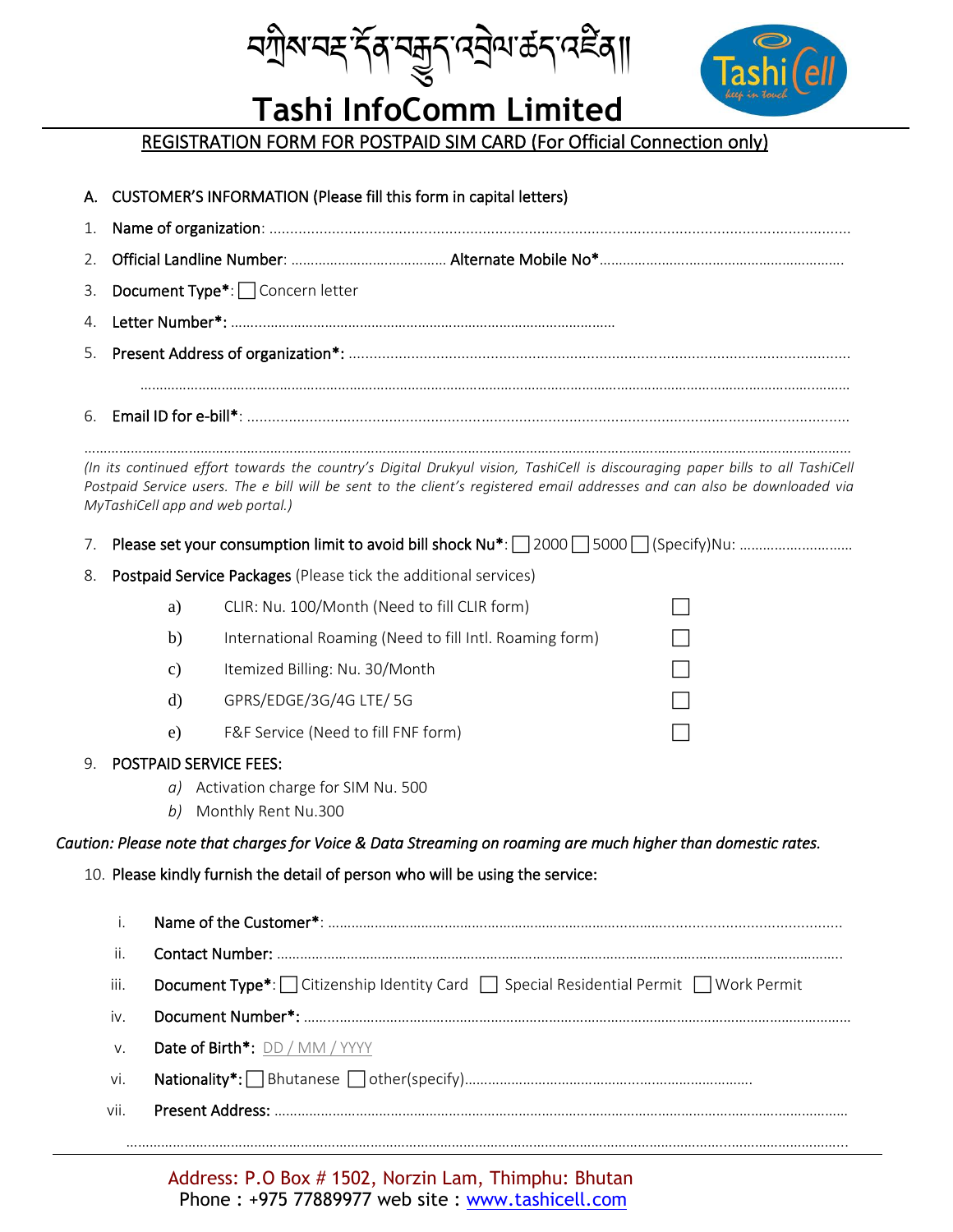*ম*ল্লীম'নহ'ৰ্ম্বস্মুদ্ৰুন্'ন্মৰীম'ৰ্ক্ৰন্'নেইৰ্∥



# **Tashi InfoComm Limited**

## 11. DECLARATION

I hereby declare that all the information provided are true and correct. In the event I lose this SIM Card, I will immediately report to the concerned service provider, failing which I shall take full responsibility for any activities undertaken through this SIM card. I shall ensure that the SIM will not be misused for any unlawful or criminal purpose. I declare that I have read and understood the terms and conditions of service printed overleaf.



Signature of Applicant on Legal Stamp

Date…………………………………...

### Document check List

Please kindly check and submit all the documents listed below.

 $\Box$  Duly filled postpaid SIM registration form.

 $\Box$  Copy of concern letter from organization with proper seal and signature.

Citizenship Identity card copy of person using the service.

### For official use:

\_\_\_\_\_\_\_\_\_\_\_\_\_\_\_\_\_\_\_\_\_\_\_\_\_\_\_\_\_\_\_\_\_\_\_\_\_\_\_\_\_\_\_\_\_\_\_\_\_\_\_\_\_\_\_\_\_\_\_\_\_\_\_\_\_\_\_\_\_\_\_\_\_\_\_\_\_\_\_\_\_\_\_\_\_\_\_\_\_

Filled in form received after proper verification of details by customer care executive:

| <b>MSISDN Number:</b> |              | C<br>$\tilde{\phantom{a}}$ |        | ٮ | - | - |   |   |  |  |  |  |  |  |
|-----------------------|--------------|----------------------------|--------|---|---|---|---|---|--|--|--|--|--|--|
| SIM Card no:          | $\circ$<br>Ŏ | ٠                          | ч<br>- |   | ٮ |   | - | U |  |  |  |  |  |  |

Signature…………………………. Name of customer care executive: ……………………. Date: DD / MM / YYYY